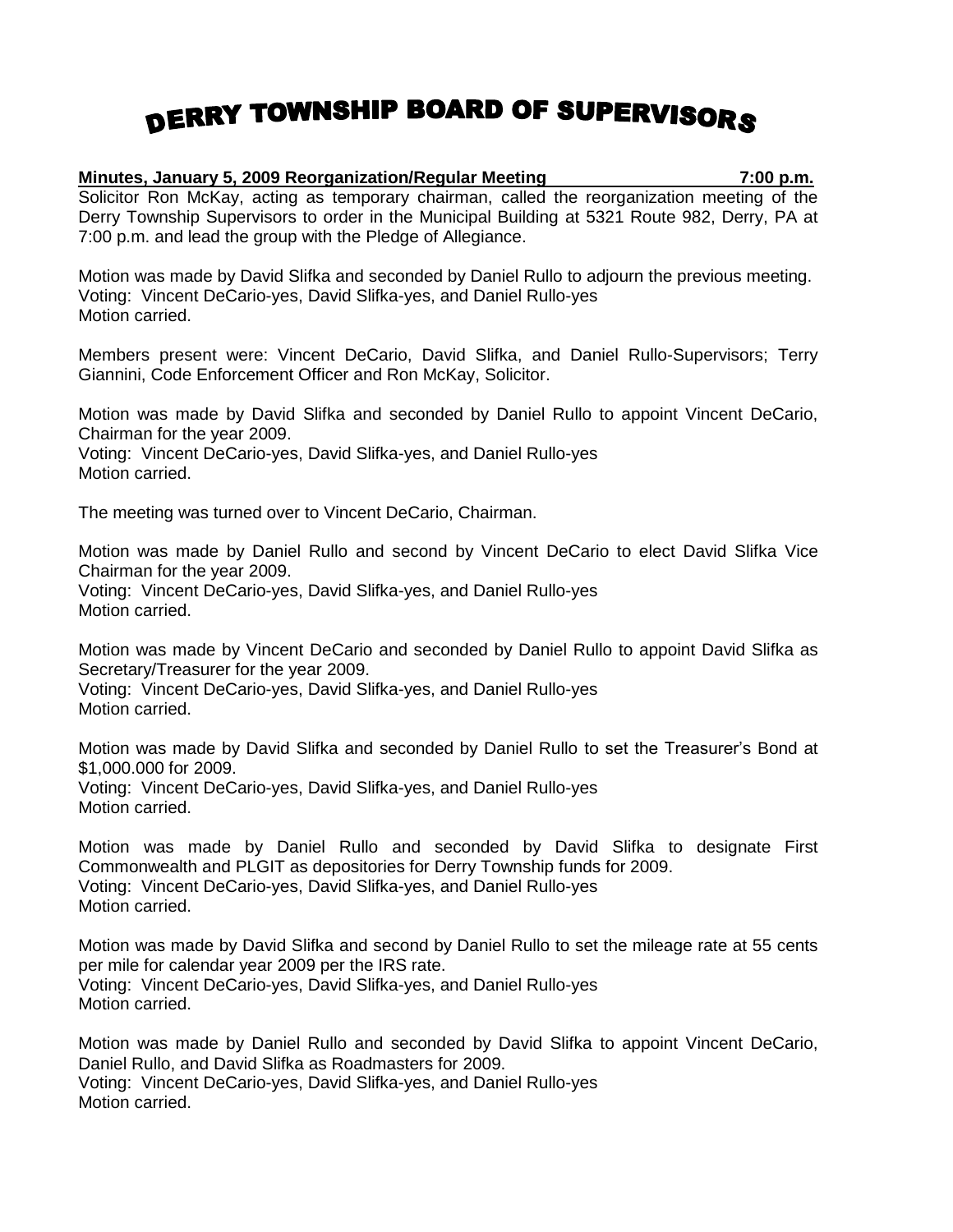Motion was made by David Slifka and seconded by Daniel Rullo to maintain three Road Districts as follows: District 1- Vincent DeCario; District 2- David Slifka, and District 3- Daniel Rullo. Voting: Vincent DeCario-yes, David Slifka-yes, and Daniel Rullo-yes Motion carried.

Motion was made by Daniel Rullo and seconded by David Slifka to appoint the firm of Dodaro, Matta, and Cambest as Solicitor for 2009.

Voting: Vincent DeCario-yes, David Slifka-yes, and Daniel Rullo-yes Motion carried.

Motion was made by David Slifka and seconded by Daniel Rullo to appoint Gibson-Thomas as Engineer at will for 2009.

Voting: Vincent DeCario-yes, David Slifka-yes, and Daniel Rullo-yes Motion carried.

Motion was made by Daniel Rullo and seconded by David Slifka to appoint Emil Bove as Certified Sewage Enforcement Officer for 2009.

Voting: Vincent DeCario-yes, David Slifka-yes, and Daniel Rullo-yes Motion carried.

Motion was made by David Slifka and seconded by Daniel Rullo to award the Insurance Contract for 2009 to Varine-Slavin Insurance Agency.

Voting: Vincent DeCario-yes, David Slifka-yes, and Daniel Rullo-yes. Motion carried.

Motion was made by Daniel Rullo and seconded by David Slifka to appoint Terry Giannini as Emergency Management Director for 2009.

Voting: Vincent DeCario-yes, David Slifka-yes, and Daniel Rullo-yes Motion carried.

Motion was made by David Slifka and seconded by Daniel Rullo to appoint Mark Piantine Derry Township Fire Chief for 2009. Voting: Vincent DeCario-yes, David Slifka-yes, and Daniel Rullo-yes

Motion carried.

Motion was made by Daniel Rullo and seconded by David Slifka to appoint Richard Laick to the Vacancy Board for 2009.

Voting: Vincent DeCario-yes, David Slifka-yes, and Daniel Rullo-yes Motion carried.

Motion was made by David Slifka and seconded by Daniel Rullo to appoint Eugene Hanky to the Derry Township Municipal Authority for a five-year term. Voting: Vincent DeCario-yes, David Slifka-yes, and Daniel Rullo-yes Motion carried.

Motion was made by Daniel Rullo and seconded by Vincent DeCario to appoint David Slifka to the Derry Area Wage Tax Board.

Voting: Vincent DeCario-yes and David Slifka-yes, Daniel Rullo-yes Motion carried.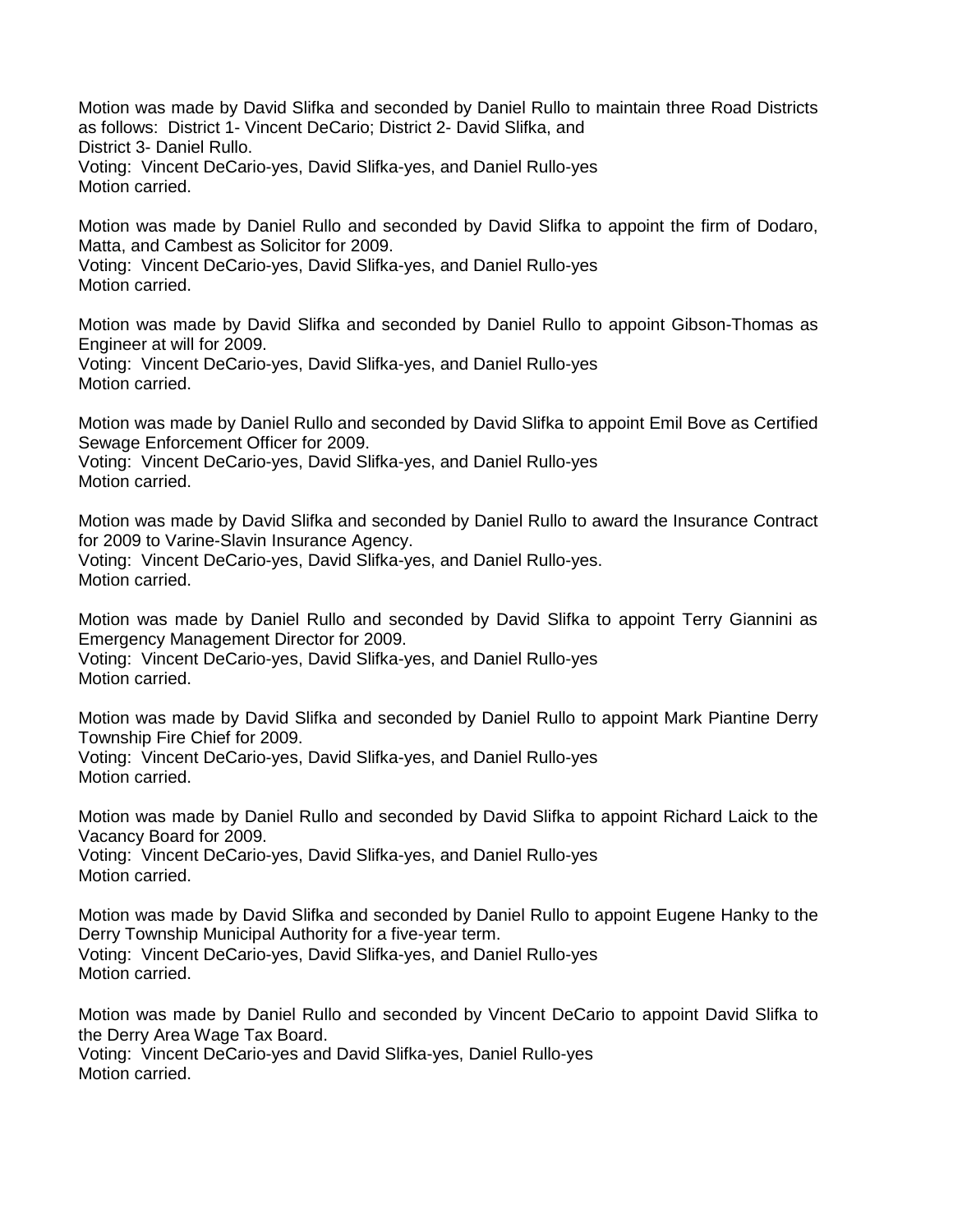Motion was made by David Slifka and second by Daniel Rullo to hold meetings on the first Tuesday of each month for 2009 unless otherwise advertised except for November due to Election Day which will be held on the first Wednesday. The meetings will be held at 7 p.m. in the Derry Township Municipal Building, 5321 Route 982, Derry, PA 15627. Meeting dates are as follows:

February 3, March 3, April 7, May 5, June 2, July 7, August 4, September 1, October 6, November 4, and December 1.

Voting: Vincent DeCario-yes, David Slifka-yes, and Daniel Rullo-yes Motion carried.

Motion was made by Daniel Rullo and seconded by David Slifka to approve the Board of Supervisors attendance at the 87th Annual State Convention of the Pennsylvania Association of Township Supervisors to be held April 19-22, 2009 with the voting delegate to be the Chairman. Supervisors will be paid their normal wages and expenses that include room, meals, and travel. Voting: Vincent DeCario-yes, David Slifka-yes, and Daniel Rullo-yes Motion carried.

Motion was made by David Slifka and seconded by Daniel Rullo to continue all policies and procedures, millage, fire hydrant and street light taxes at 2004 levels:

| Real Estate Tax                |   | 3 mills                  |                                  |
|--------------------------------|---|--------------------------|----------------------------------|
| Earned Income Tax              |   | $1\% = 50\%$ to Township |                                  |
|                                |   |                          | 50% to School District           |
| Amusement Tax                  |   | 5% - Price of Admission  |                                  |
| <b>Municipal Lien Letters-</b> |   | \$15                     |                                  |
| <b>Street Light Tax</b>        |   |                          | Flat Rate: \$20 occupied parcels |
|                                |   |                          | \$10 vacant parcels              |
| Fire Hydrant                   |   | Flat Rate: \$6           |                                  |
| <b>Driveway Permits</b>        |   | \$25                     |                                  |
| Road Bonding                   | - | \$12,500 per mile        |                                  |
| <b>Solicitation Permits</b>    |   | \$50 per month           |                                  |
| <b>Encroachment Permits</b>    |   | Per PennDOT Fee Schedule |                                  |

Voting: Vincent DeCario-yes, David Slifka-yes, and Daniel Rullo-yes Motion carried.

Motion was made by Daniel Rullo and seconded by David Slifka to enter into a contract with Hoffman's Boarding Kennels for 2009.

Voting: Vincent DeCario-yes, David Slifka-yes, and Daniel Rullo-yes Motion carried.

The meeting was opened to the public for comments:

ANNOUNCEMENTS: Christmas Tree Recycling Dumpsters are for paper and recycling only. NO GARBAGE PLEASE!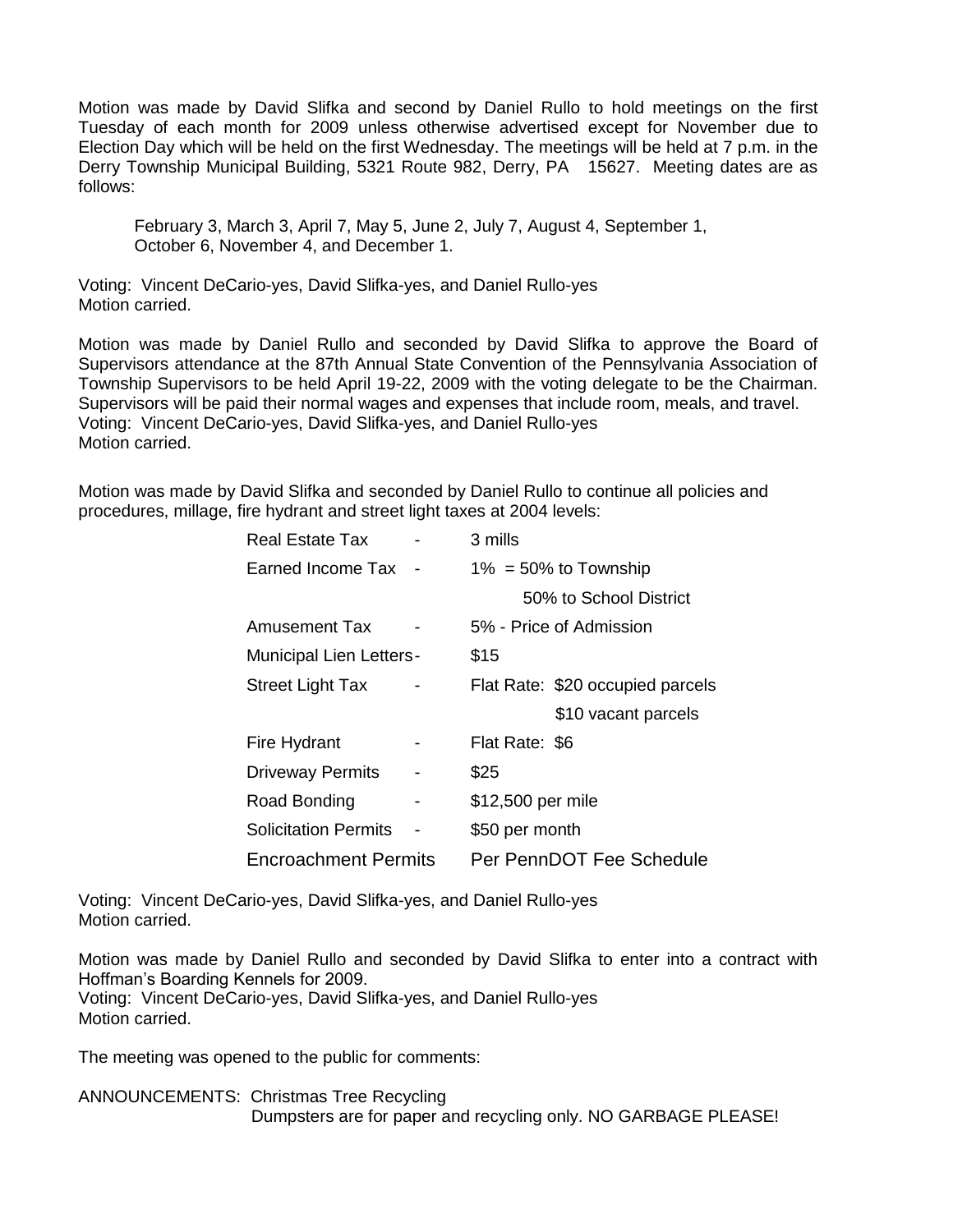Joe Dixon from Bairdstown requested the Board deny V. P. Smith a temporary runaround for Township Road 970 with regard to a strip-mining project and questioned an agreement for relocating this road regarding specifications. Mr. Dixon also asked the Board to request DEP hold a public hearing. A discussion was held.

Joann Cinibulk questioned who removed the "Entering Derry Township" sign located along SR 0982 near Murphy's Bridge. David Slifka explained PennDOT was installing a new bridge in that area and the road will be raised four (4) feet. Mr. Slifka stated a new sign would be installed once the construction is completed. A discussion was held.

Motion was made by Daniel Rullo and seconded by David Slifka to approve Minutes of December 2 and 22, 2008. Voting: Vincent DeCario-yes, David Slifka-yes, and Daniel Rullo-yes Motion carried.

Motion was made by David Slifka and seconded by Daniel Rullo to approve the payroll of December 11 and 23, 2008 for payment. Voting: Vincent DeCario-yes, David Slifka-yes, and Daniel Rullo-yes Motion carried.

Motion was made by Daniel Rullo and seconded by David Slifka to approve the bills of December 10 and 23, 2008 for payment. Voting: Vincent DeCario-yes, David Slifka-yes, and Daniel Rullo-yes Motion carried.

Motion was made David Slifka and seconded by Daniel Rullo to review the Eastern Derry Township VFD Subdivision located along SR 0217 pending approval from the Derry Township Municipal Authority for sewage:

Approval of this plan does not constitute acceptance of the streets as dedicated and laid out on said plan until they are developed to the Township's specifications at which time formal written notice of acceptance of dedication will be delivered by the Derry Township Board of Supervisors to the developer.

Voting: Vincent DeCario-yes, David Slifka-yes, and Daniel Rullo-yes Motion carried.

Motion was made Daniel Rullo and seconded by David Slifka to review the Carbonara Subdivision located on Summit Street in West Derry:

Approval of this plan does not constitute acceptance of the streets as dedicated and laid out on said plan until they are developed to the Township's specifications at which time formal written notice of acceptance of dedication will be delivered by the Derry Township Board of Supervisors to the developer.

Voting: Vincent DeCario-yes, David Slifka-yes, and Daniel Rullo-yes Motion carried.

Motion was made by David Slifka and seconded by Daniel Rullo to adopt Ordinance No. 137 establishing an open records policy for the Township of Derry pursuant to Act 2 of 2008, The Pennsylvania Right-To-Know Law as amended..

Voting: Vincent DeCario-yes, David Slifka-yes, and Daniel Rullo-yes Motion carried.